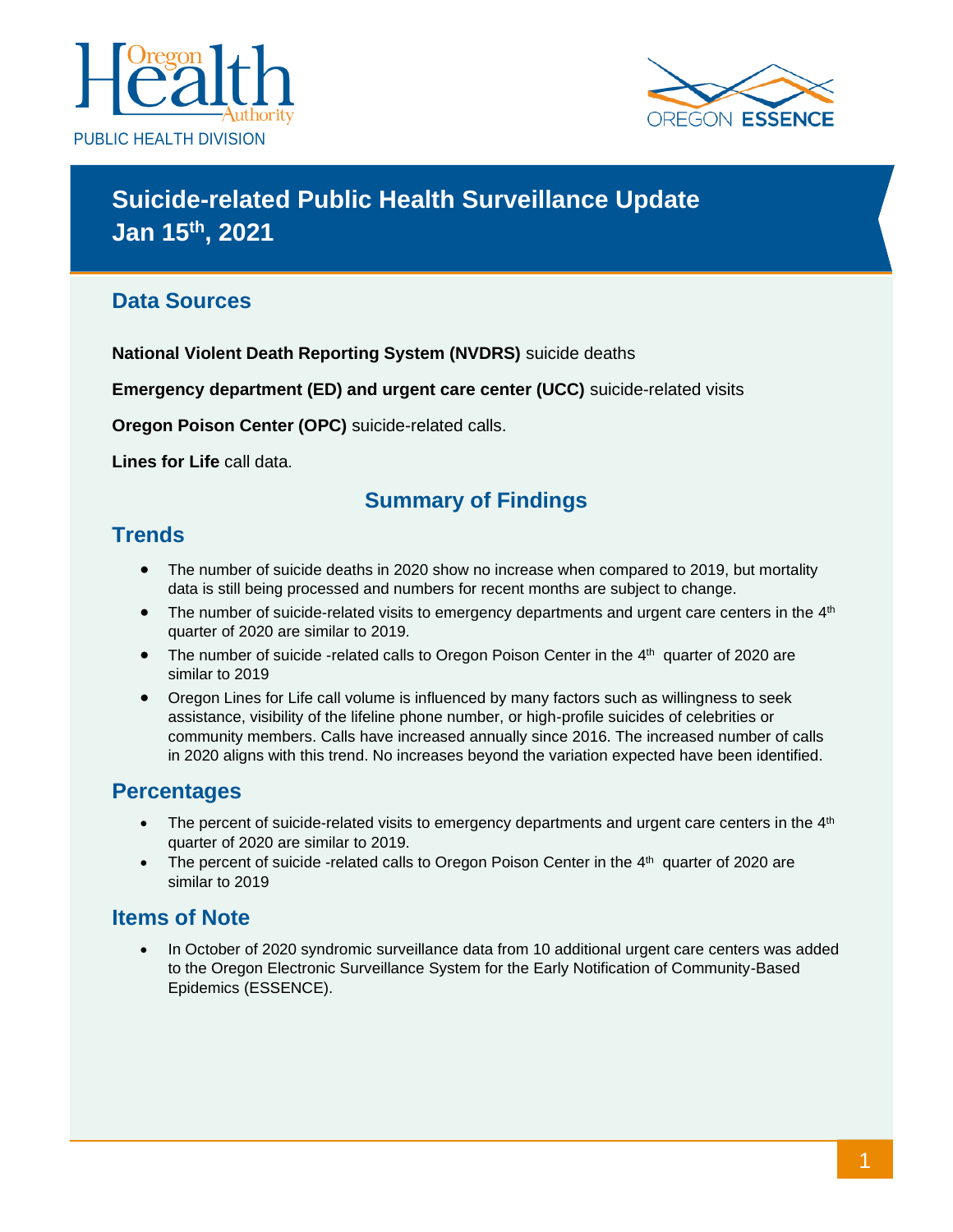# **Details of Findings: NVDRS suicide deaths**



The number of suicide deaths in 2020 show no increase when compared to 2019, but mortality data is still being processed and numbers for recent months are subject to change.

# **Details of Findings: EDs and UCCs**



Total visits to EDs and UCCs in the 4<sup>th</sup> quarter of 2020 are similar to 2019.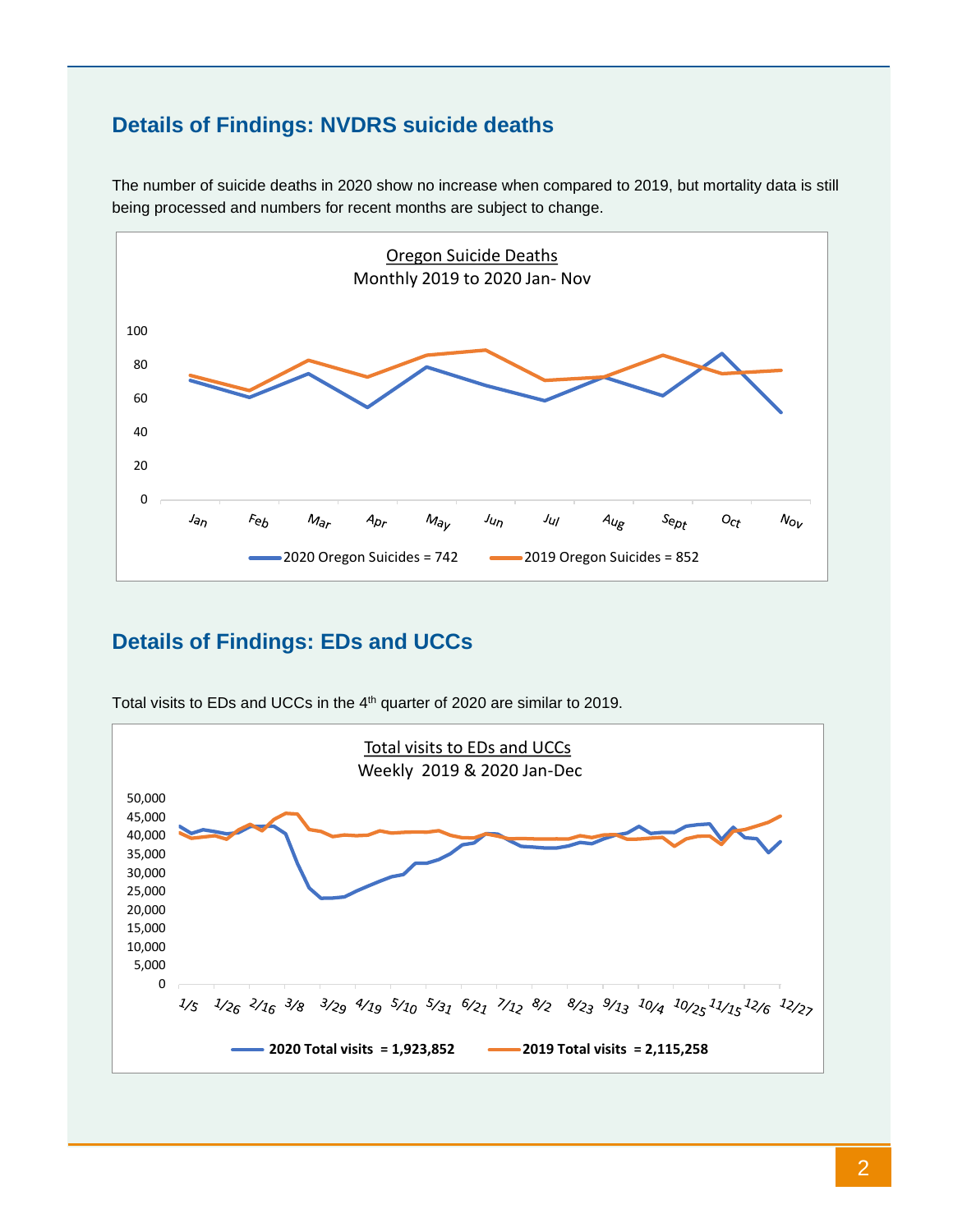

Suicide-related visits to EDs and UCCs in in the 4<sup>th</sup> quarter of 2020 are similar to 2019.

Total and suicide-related visits to EDs and UCCs in 2020 presented side by side show a decrease in the 2<sup>nd</sup> quarter and a gradual increase to levels similar to those in the 3<sup>rd</sup> and 4<sup>th</sup> quarter of 2019.

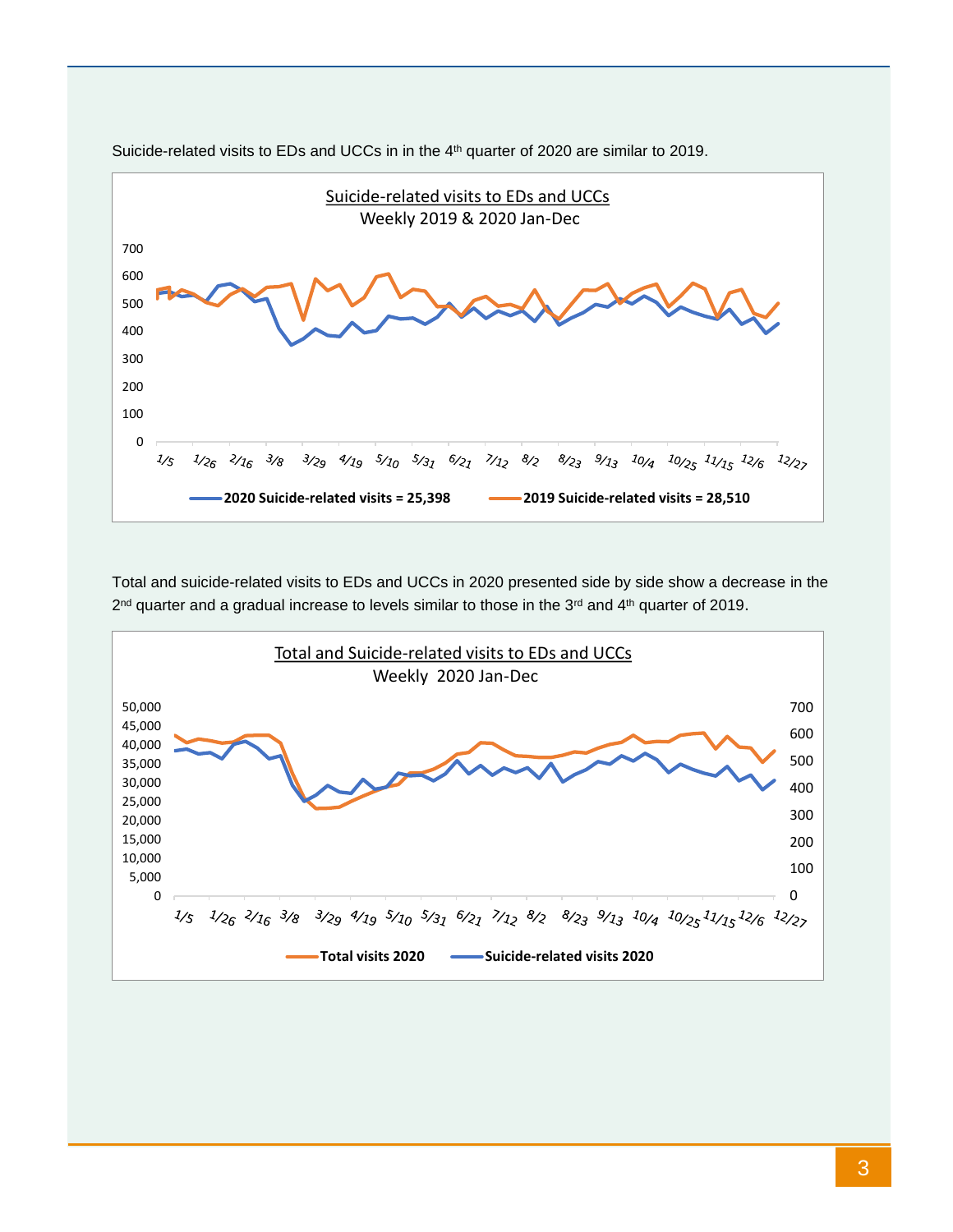

When measured as a percent of total visits, suicide-related visits to EDs and UCCs have historically hovered around 1.35%.

Suicide-related visits to EDs and UCCs for youths are slightly lower in 2020 compared to 2019.

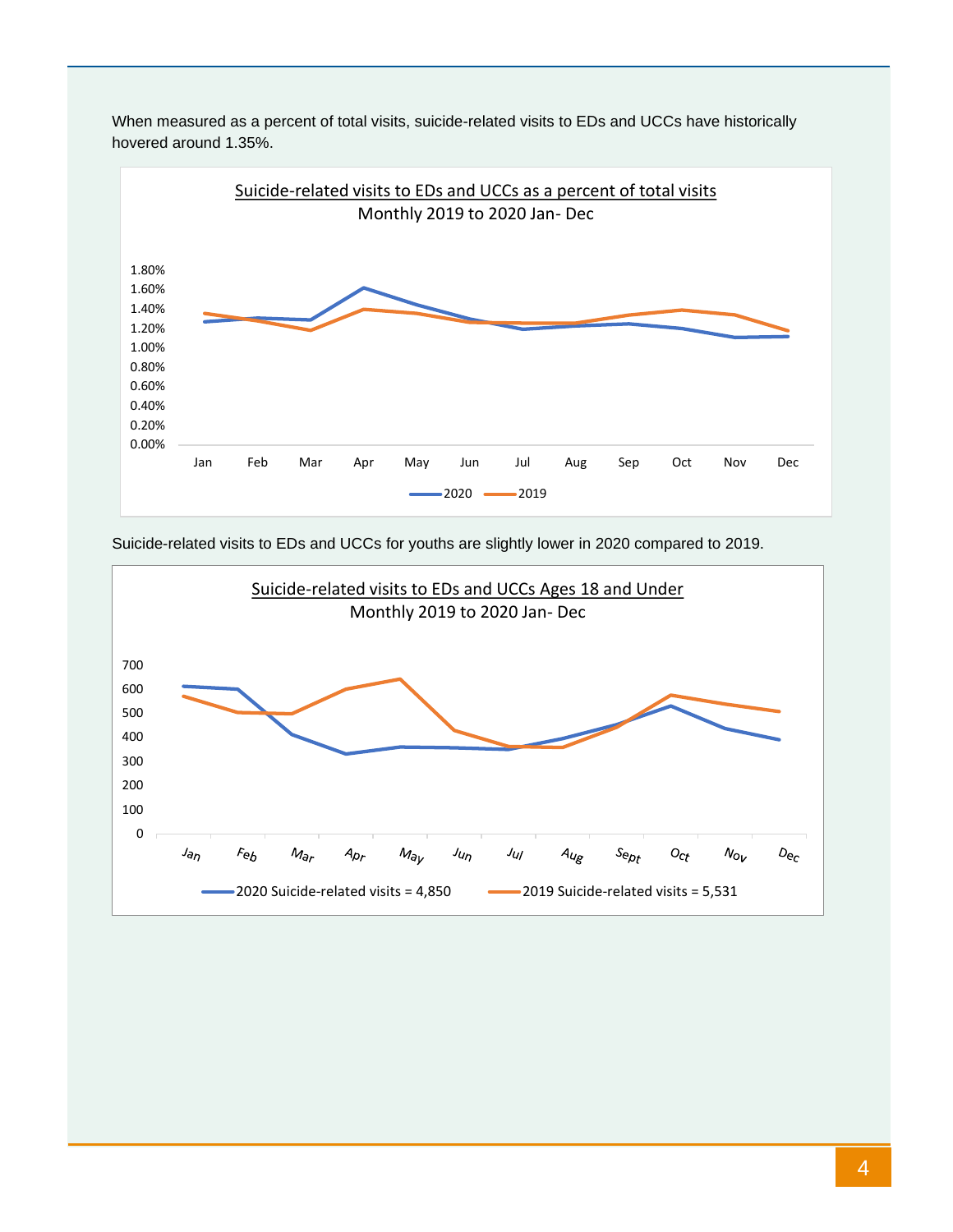### **Details of Findings: Oregon Poison Center (OPC) Calls**

Suicide-related calls to OPC in 2020 are similar to suicide-related calls in 2019.



When measured as a percent of total calls, suicide-related calls to OPC in 2020 are similar to suiciderelated calls in 2019.

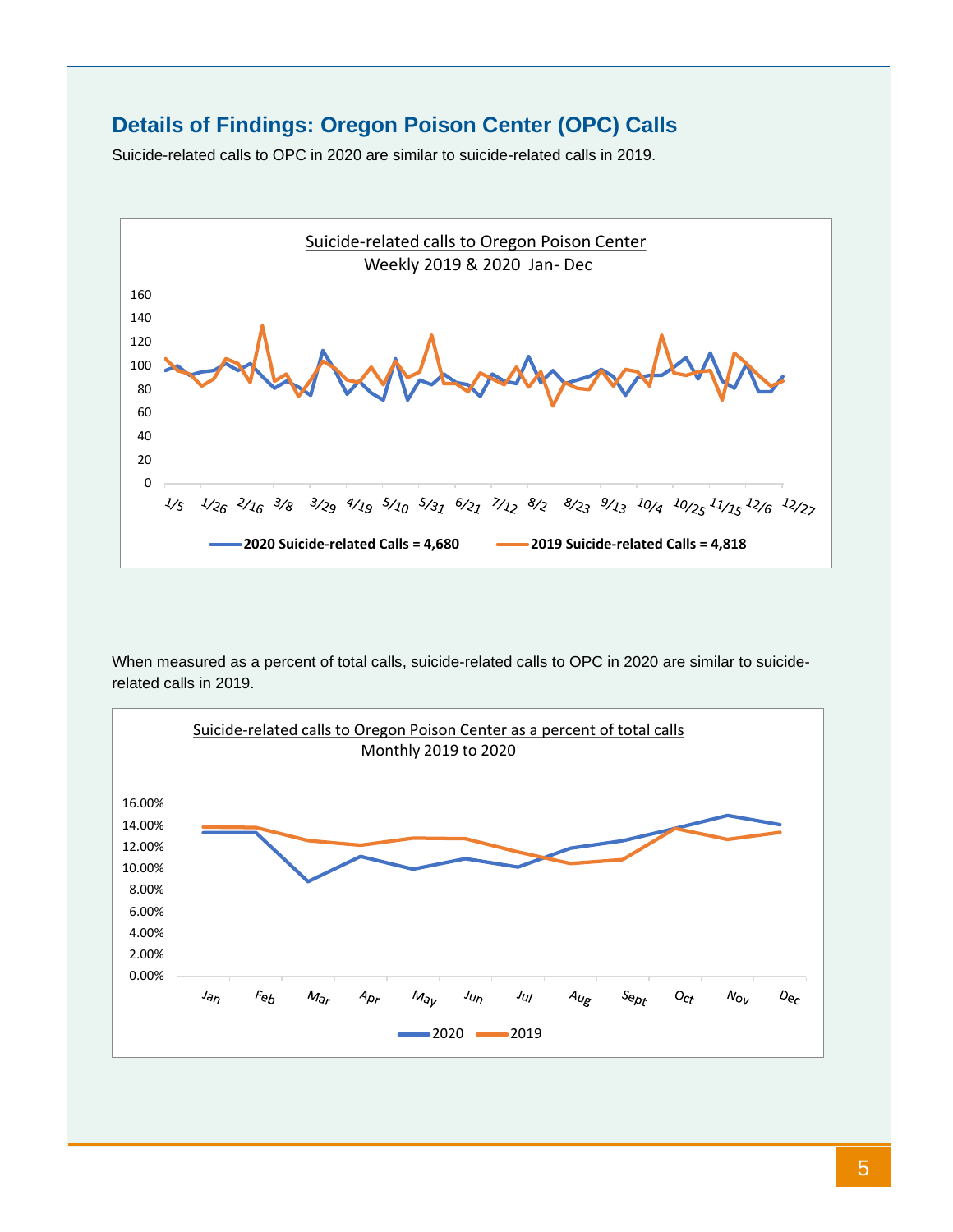### **Details of Findings: Lines for Life Calls**

Oregon Lines for Life call volume is influenced by many factors such as willingness to seek assistance, visibility of the lifeline phone number, or high-profile suicides of celebrities or community members. Calls have increased annually since 2016. The increased number of calls in 2020 aligns with this trend. No increases beyond the variation expected have been identified.



### **Methods/ Data Sources**

**National Violent Death Reporting System (NVDRS)** includes combined and abstracted data from medical examiner, death certificate and law enforcement.

#### **Emergency Departments (EDs) and Urgent Care Centers (UCCs)**

The Oregon Health Authority (OHA) queried Oregon Electronic Surveillance System for the Early Notification of Community-Based Epidemics (ESSENCE) for suicide-related visits to Emergency Departments (EDs) and Urgent Care Centers (UCCs) using the query developed by the International Society for Disease Surveillance (ISDS) Syndrome Definition Committee with input from the Centers for Disease Control and Prevention, Division of Violence Prevention for [self-harm and suicide-related visits.](https://knowledgerepository.syndromicsurveillance.org/self-harm-and-suicide-related-syndrome-definition-committee)

#### **Oregon Poison Center (OPC)**

OHA queried Oregon Poison Center call data for suicide-related calls using the reason code for intentional and suspected suicides, defined as: an exposure resulting from the inappropriate use of a substance for self-harm or for self-destructive or manipulative reasons including suicides, suicide attempts and suicide gestures, whether suspected or confirmed.

#### **Lines for Life**

Lines for Life is the Oregon affiliate of the National Suicide Prevention Lifeline and receives calls to 1-800- 273-8255 that originate from Oregon area codes. Lines for Life provides crisis intervention services for drug addiction, suicidal ideations, and other mental health issues. Call data for 2019 and 2020 were supplied to OHA by Lines for Life.